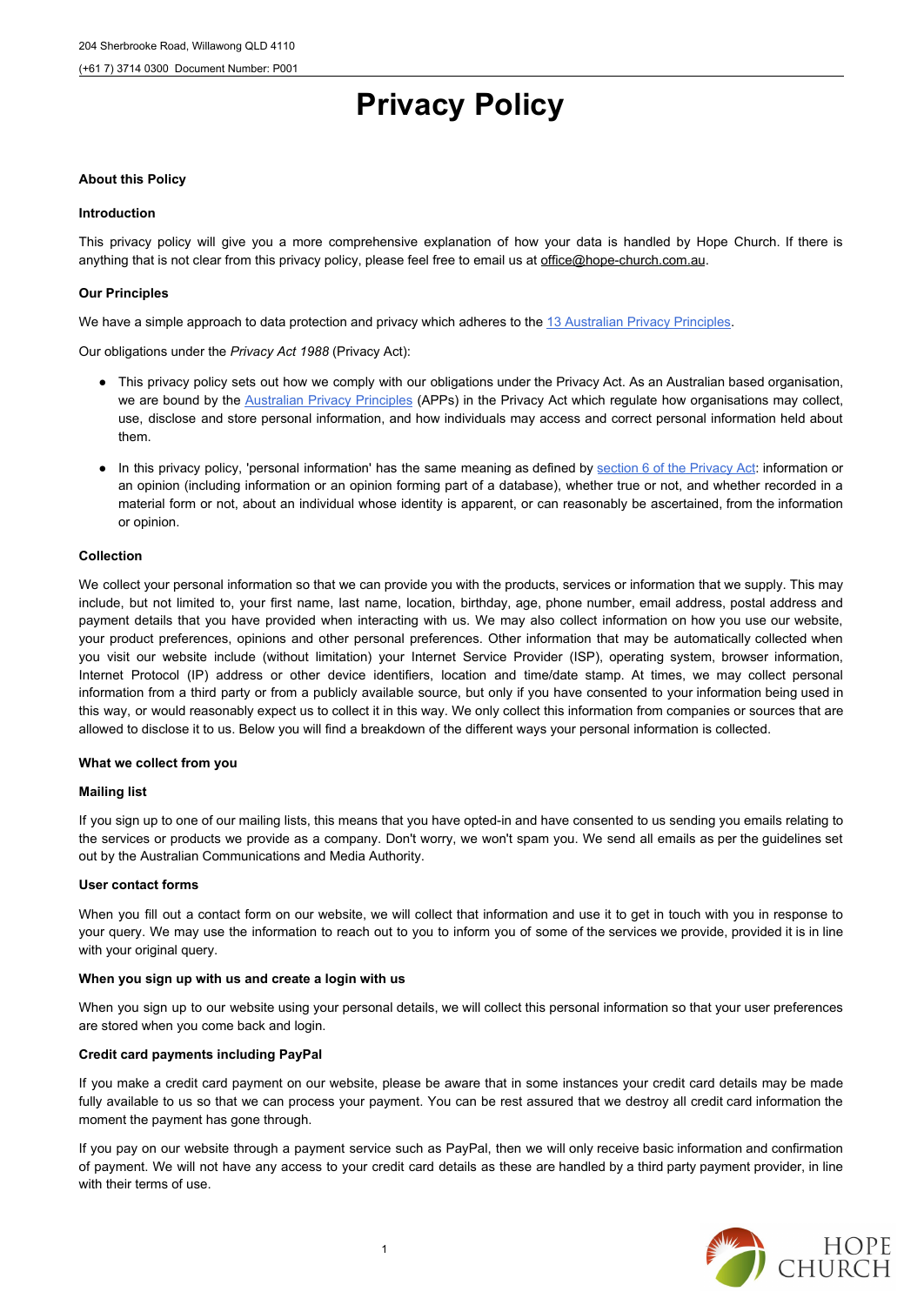#### (+61 7) 3714 0300 Document Number: P001

# **Contacting Support**

If you contact us for technical, product or other website related support, we may retain that information on record so as to process your request as well as for training purposes. Such information may include the transcript, emails or other information which was relayed by you and Hope Church throughout the support request process.

# **What we collect and receive from others**

● **Social Network widgets and buttons (Pinterest, Twitter etc)**

By clicking or using any social network widgets on our website, you understand that you do so in accordance with the terms and privacy policy of those services. 'Liking' or 'Following', and content posted using these widgets, may become visible to your social network.

# ● **Third party polling and survey plugins (GetFeedback, Survey Monkey etc)**

When you fill out polls or surveys on our website using GetFeedback, Survey Monkey, PollDaddy or another third party survey provider, please bear in mind that while we retain control of the data that you provide, all data provided is collected under the privacy policy of that provider and therefore may vary from provider to provider. We do our best to select providers who adhere to Australian privacy laws.

# ● **Maps/Video and other embedded content**

Embedded content such as Google Maps, YouTube videos etc. is embedded or placed on our website - it is not hosted on our servers and therefore any interaction with such services is done so in accordance with their privacy policy.

# **What we collect from your online activity**

https://www.hope-church.com.au/ uses cookies and other digital identifiers that fall into the following three categories:

- **Site performance indicators:** these give us information on how our website is used, so that we can make the necessary improvements or amendments to make your experience better.
- **Analytics Cookies:** these give us the statistics to understand how many people are on our website, which areas are popular and which areas we need to work on.
- **Advertising Cookies:** we use these cookies to understand what type of advertising would be better suited to someone like you. That way, you would receive ads that are more likely to be relevant to you.

**Cookie rights:** You can always disable the use of cookies by changing the security settings of your browser. However, please bear in mind that this may affect how some items are displayed on our website.

# **Direct Marketing**

When it comes to direct marketing, no one likes being spammed. At Hope Church, we may use your personal information to send you advertising that is customised to your interests, characteristics or general location.

**Opt-out:** As with all direct marketing correspondence that you receive from us via email, there is always an unsubscribe button or link located at the bottom of the email. With this you can manage which messages you receive from us.

# **Cross-border Disclosure of Personal Information**

Some of your personal information may be stored with or disclosed to other entities overseas (who are not in Australia or an exte[r](http://url6904.myprivacypolicy.com.au/wf/click?upn=fT-2Bik9ScfHrPwdFIkNSasm3qCARo5JYPIa8Oib15G7otwXPjLt0Zem1illtaYzOSMDdcl79FegJU8PbRqb98fw-3D-3D_ex8vQtdTEwGKc274NFeZlFM6RVFS6SlQzeZEr5jR6JTJOOm38z6OKMUZtdK2qegFJV-2BMMwtkvZW1ld0AUte3P744NkhbrwoQgjxWWq2XcKd9xedYopjCPUYS5I-2Bn1FRB2SDv8yxesxLmocfO-2F5ZYWWXUfrDS8R80NqLo54gdwoO-2BlY0CA3JA5EQvc4NXNckRuZbM-2FmlSp7b-2BS00eWTZIw-2FXO0o-2BHwgmau7u9q0-2BxDLg-3D)nal Territory) who are direct partners that assist us in providing our service. As per **[APP](http://url6904.myprivacypolicy.com.au/wf/click?upn=fT-2Bik9ScfHrPwdFIkNSasm3qCARo5JYPIa8Oib15G7otwXPjLt0Zem1illtaYzOSMDdcl79FegJU8PbRqb98fw-3D-3D_ex8vQtdTEwGKc274NFeZlFM6RVFS6SlQzeZEr5jR6JTJOOm38z6OKMUZtdK2qegFJV-2BMMwtkvZW1ld0AUte3P744NkhbrwoQgjxWWq2XcKd9xedYopjCPUYS5I-2Bn1FRB2SDv8yxesxLmocfO-2F5ZYWWXUfrDS8R80NqLo54gdwoO-2BlY0CA3JA5EQvc4NXNckRuZbM-2FmlSp7b-2BS00eWTZIw-2FXO0o-2BHwgmau7u9q0-2BxDLg-3D) 8**, we have taken steps to ensure that the overseas recipient does not breach the Australian Privacy Principles.

#### **Use and Disclosure**

We only use personal information for the purpose which was requested of us, or for the purposes which directly relate to one of our functions or activities. We will not provide your personal information to other entities or bodies, or any other party unless one of the following applies (as per and in line with APP 6 - use and disclosure of personal information):

● You have consented.